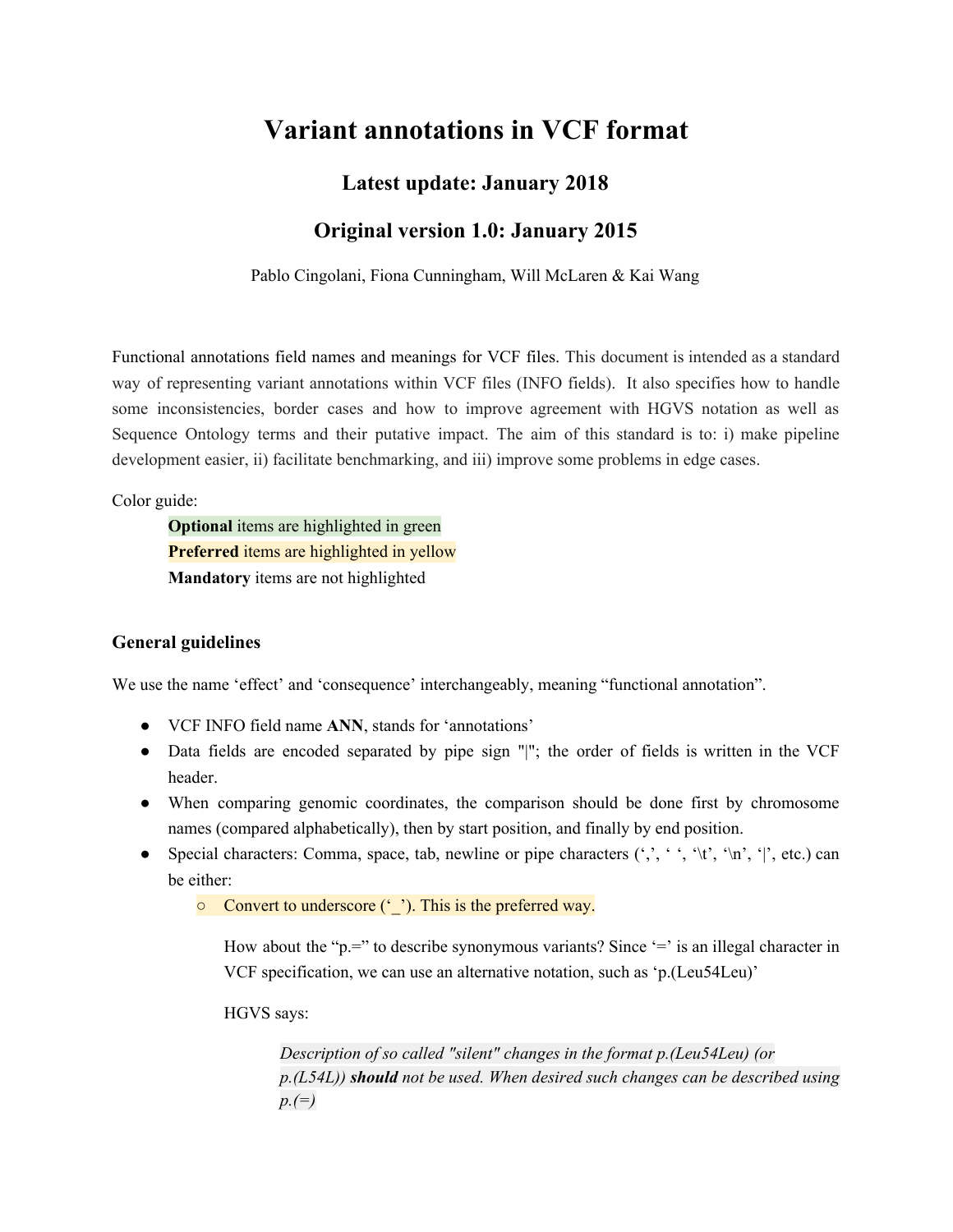HGVS recommendation discourages the use of the format 'p.(Leu54Leu)', but does not forbid it (the spec. says "should not" instead of "must not").

- $\circ$  Encoded as %XX (same as URL encoding). This may be needed to express HGVS 'p.(=)'
- Multiple "effects / consequences" are separated by comma.
	- Optional: Annotations are sorted by sorted by:
		- i. Effect/Consequence: Estimated deleteriousness. Compare using 'most deleterious' when multiple consequences are predicted.
		- ii. In case of coding consequence: Best transcript support level (TSL <http://www.ensembl.org/Help/Glossary?id=492>) or Canonical transcript should be first
		- iii. Feature genomic coordinates.
		- iv. Feature ID (compared alphabetically, even if the ID is a number).

#### **Field order and meaning**

- Allele (or ALT):
	- In case of multiple ALT fields, this helps to identify which ALT we are referring to. E.g.:

| #CHROM POS ID REF ALT QUAL FILTER INFO |  |  |                                                                                                          |
|----------------------------------------|--|--|----------------------------------------------------------------------------------------------------------|
|                                        |  |  | $\begin{bmatrix} \text{chr1} & 123456 & \text{C} & A & \text{C} & \text{A} & \text{ANN=A} \end{bmatrix}$ |
|                                        |  |  |                                                                                                          |

○ In case of cancer sample, when comparing somatic versus germline using a non-standard reference (e.g. one of the ALTs is the reference) the format should be ALT-REFERENCE. E.g.:

| #CHROM POS ID REF ALT QUAL FILTER INFO                                                        |  |  |           |
|-----------------------------------------------------------------------------------------------|--|--|-----------|
| $\begin{array}{ccccccccccccccccc}\n\text{chr1} & & 123456 & . & A & C,G & . & .\n\end{array}$ |  |  | $AND=G-C$ |

○ Compound variants: two or more variants affecting the annotations (e.g. two consecutive SNPs conforming a MNP, two consecutive frame shift variants that "recover" the frame). In this case, the Allele field should include a reference to the other variant/s included in the annotation:

| FECHROM POS ID REF ALT QUAL FILTER INFO |  |  |                                                                                                                     |
|-----------------------------------------|--|--|---------------------------------------------------------------------------------------------------------------------|
|                                         |  |  | $\begin{bmatrix} \text{chr1} & 123456 & A & T & . & . & \end{bmatrix}$ ANN=T $\begin{bmatrix} \ldots \end{bmatrix}$ |
|                                         |  |  | $AND=C-chr1:123456$ $A>T$                                                                                           |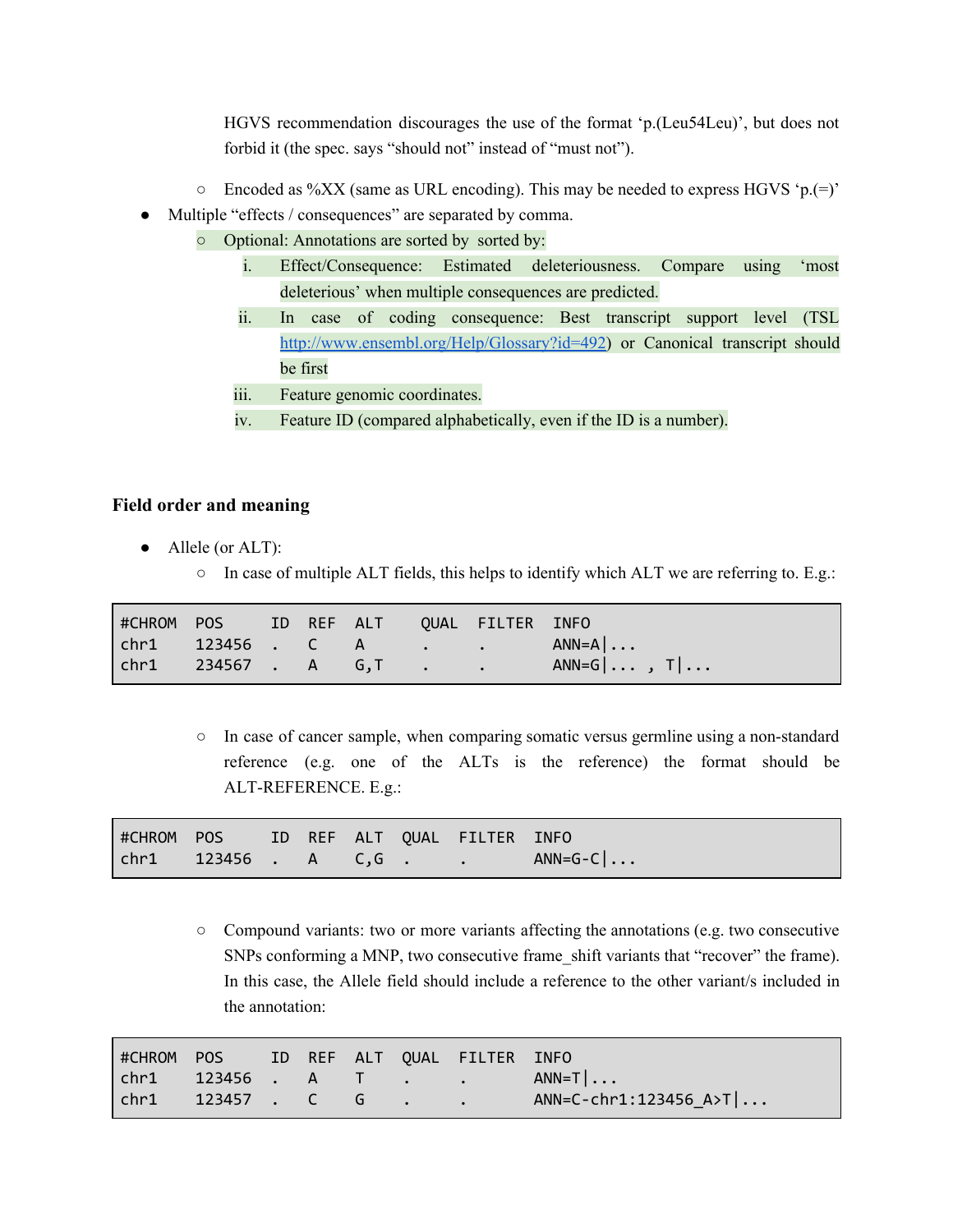• Annotation (a.k.a. effect or consequence): Annotated using Sequence Ontology terms. Multiple effects can be concatenated using '&'.

#CHROM POS ID REF ALT QUAL FILTER INFO chr1 123456 . C A ANN=A|intron\_variant&nc\_transcript\_variant

- Putative impact: A simple estimation of putative impact / deleteriousness : {HIGH, MODERATE, LOW, MODIFIER}
- Gene Name: Common gene name (HGNC). Optional: use closest gene when the variant is "intergenic".
- Gene ID: Gene ID
- Feature type: Which type of feature is in the next field (e.g. transcript, motif, miRNA, etc.). It is preferred to use [Sequence](http://www.sequenceontology.org/) Ontology (SO) terms, but 'custom' (user defined) are allowed.

ANN=A|stop\_gained|HIGH|||**transcript**|...

Tissue specific features may include cell type / tissue information separated by semicolon e.g.:

ANN=A|histone\_binding\_site|LOW|||**H3K4me3:HeLa-S3**|...

• Feature ID: Depending on the annotation, this may be: Transcript ID (preferably using version number), Motif ID, miRNA, ChipSeq peak, Histone mark, etc.

**Note:** Some features may not have ID (e.g. histone marks from custom Chip-Seq experiments may not have a unique ID).

- Transcript biotype. The bare minimum is at least a description on whether the transcript is {"Coding", "Noncoding"}. Whenever possible, use ENSEMBL biotypes.
- Rank / total : Exon or Intron rank / total number of exons or introns.
- HGVS.c: Variant using HGVS notation (DNA level)
- HGVS.p: If variant is coding, this field describes the variant using HGVS notation (Protein level). Since transcript ID is already mentioned in 'feature ID', it may be omitted here.
- cDNA position / (cDNA len optional) : Position in cDNA and trancript's cDNA length (one based).
- CDS position / (CDS len optional): Position and number of coding bases (one based includes START and STOP codons).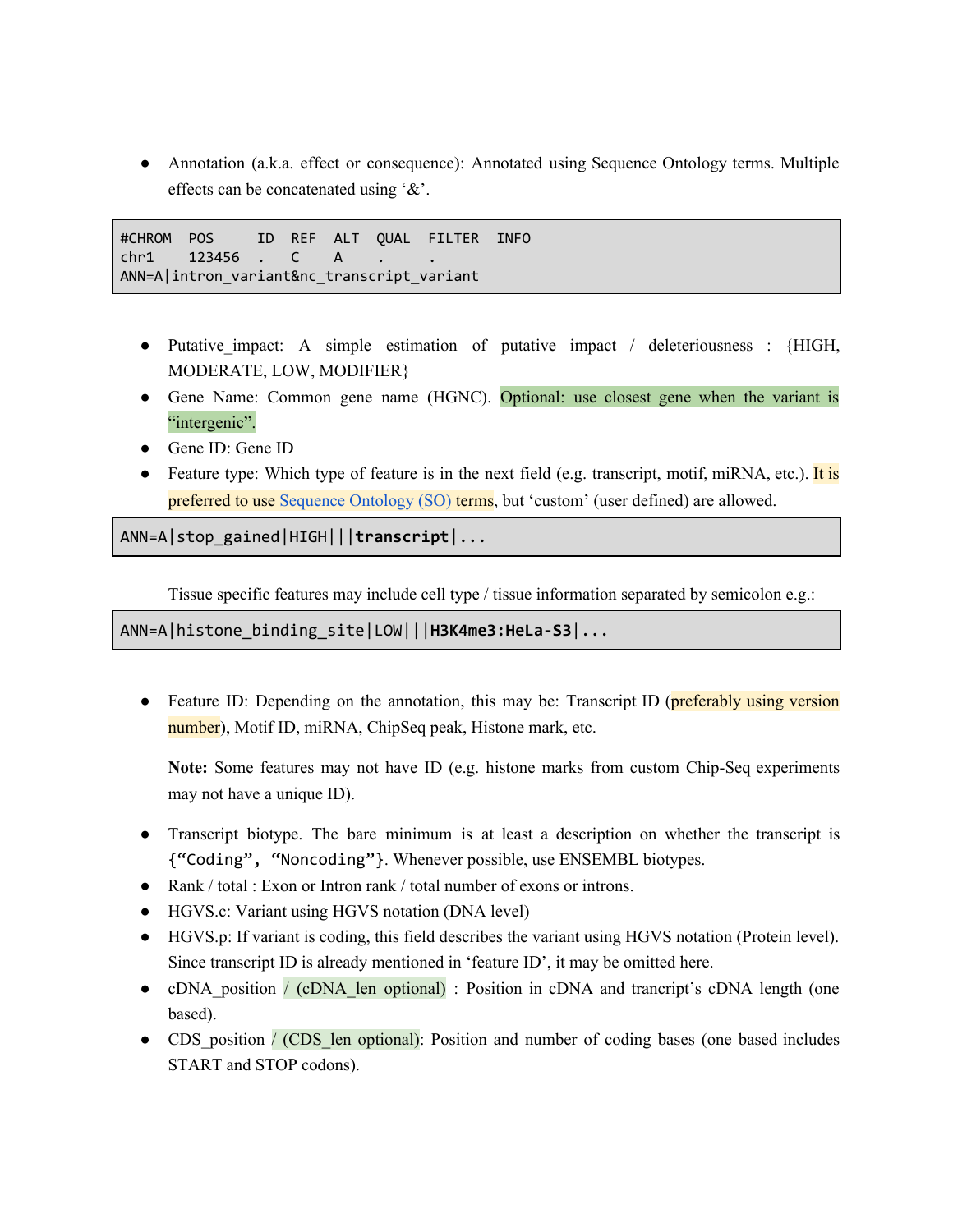- Protein position / (Protein len optional): Position and number of AA (one based, including START, but not STOP).
- Distance to feature: All items in this field are options, so the field could be empty.
	- Up/Downstream: Distance to first / last codon
	- Intergenic: Distance to closest gene
	- $\circ$  Distance to closest Intron boundary in exon ( $+/-$  up/downstream). If same, use positive number.
	- Distance to closest exon boundary in Intron (+/- up/downstream)
	- Distance to first base in MOTIF
	- Distance to first base in miRNA
	- Distance to exon-intron boundary in splice\_site or splice \_region
	- ChipSeq peak: Distance to summit (or peak center)
	- Histone mark / Histone state: Distance to summit (or peak center)

This "distance" field is optional and context dependent. For instance, coding variants may not have any value in it whereas non-coding variants may have one of those in the list (only one number is allowed). Which distance is shown is be context and implementation dependent. E.g. when the variant is "intronic" the annotation may show the distance to the closest exon; when the variant is "intergenic" it may show the distance to the closest gene; and when the variant is "upstream / downstream" may show the distance to the closest 5'UTR / 3'UTR base.

**Note:** The upstream and downstream region size should be configurable by command line. As a sensible default, 5Kb is suggested.

• Errors, Warnings or Information messages. Add errors, warnings or informative message that can affect annotation accuracy. It can be added using either 'codes' (as shown in column 1, e.g. W1) or 'message types' (as shown in column 2, e.g. WARNING REF\_DOES\_NOT\_MATCH\_GENOME). All these errors, warnings or information messages messages are optional.

| Code | <b>Message type</b>                  | <b>Description / Notes</b>                                                                                                                                                                                                                                              |
|------|--------------------------------------|-------------------------------------------------------------------------------------------------------------------------------------------------------------------------------------------------------------------------------------------------------------------------|
| E1   | ERROR CHROMOSOME<br>NOT FOUND        | Chromosome does not exists in reference genome database. Typically<br>indicates a mismatch between the chromosome names in the input file<br>and the chromosome names used in the reference genome.                                                                     |
| E2   | ERROR OUT OF CHRO<br>MOSOME RANGE    | The variant's genomic coordinate is greater than chromosome's length.                                                                                                                                                                                                   |
| W1   | WARNING REF DOES<br>NOT MATCH GENOME | This means that the 'REF' field in the input VCF file does not match<br>the reference genome. This warning may indicate a conflict between<br>input data and data from reference genome (for instance is the input<br>VCF was aligned to a different reference genome). |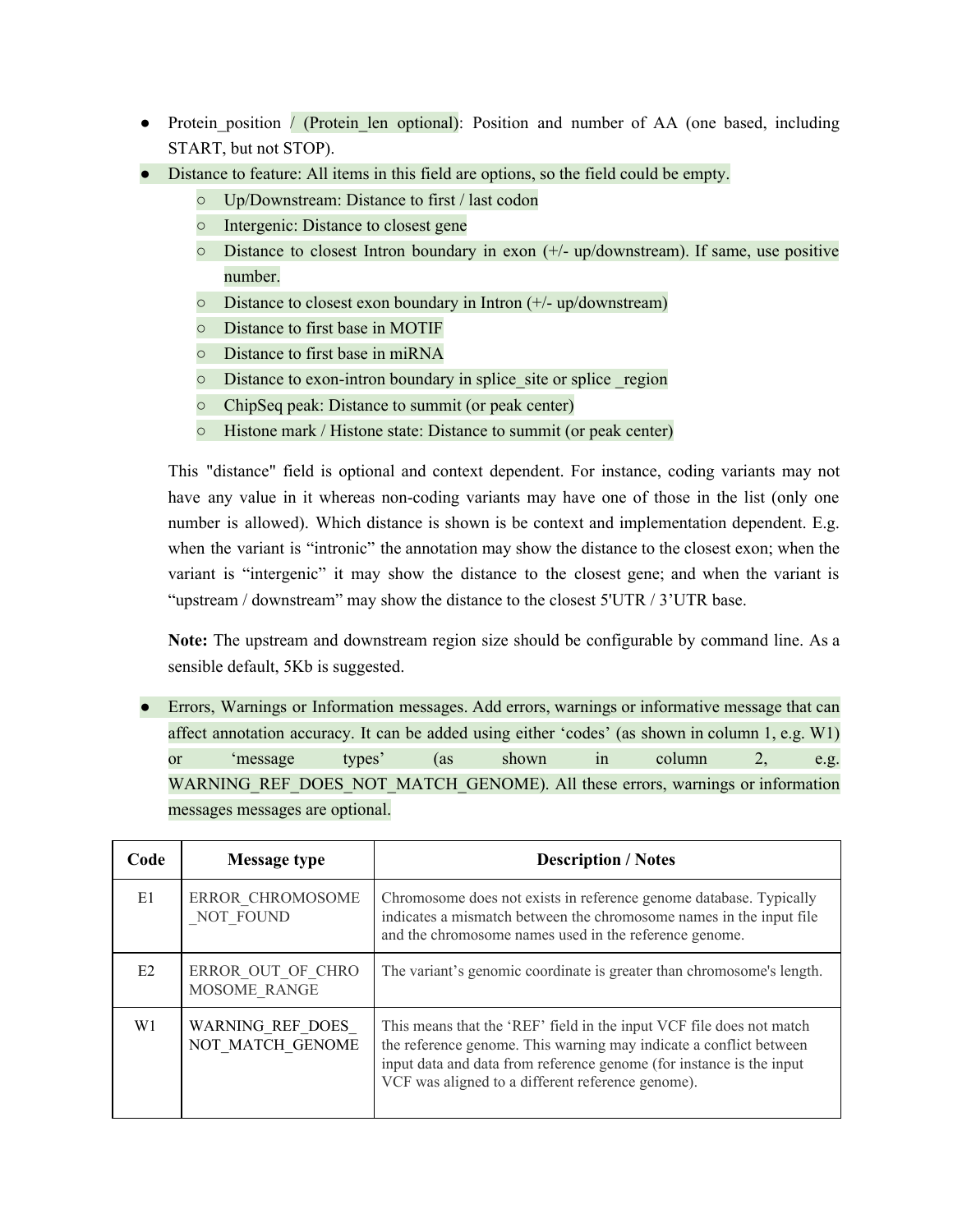| W <sub>2</sub> | WARNING_SEQUENCE_<br>NOT_AVAILABLE                     | Reference sequence is not available, thus no inference could be<br>performed.                                                                                                                                               |
|----------------|--------------------------------------------------------|-----------------------------------------------------------------------------------------------------------------------------------------------------------------------------------------------------------------------------|
| W <sub>3</sub> | WARNING_TRANSCRIP<br>T INCOMPLETE                      | A protein coding transcript having a non-multiple of 3 length. It<br>indicates that the reference genome has missing information about this<br>particular transcript.                                                       |
| W4             | WARNING TRANSCRIP<br>T_MULTIPLE_STOP_CO<br><b>DONS</b> | A protein coding transcript has two or more STOP codons in the middle<br>of the coding sequence (CDS). This should not happen and it usually<br>means the reference genome may have an error in this transcript.            |
| W <sub>5</sub> | WARNING_TRANSCRIP<br>T NO START CODON                  | A protein coding transcript does not have a proper START codon. It is<br>rare that a real transcript does not have a START codon, so this<br>probably indicates an error or missing information in the reference<br>genome. |
| W <sub>6</sub> | WARNING TRANSCRIP<br>T_NO_STOP_CODON                   | A protein coding transcript does not have a proper STOP codon. It is<br>rare that a real transcript does not have a STOP codon, so this probably<br>indicates an error or missing information in the reference genome.      |
| $_{\text{II}}$ | <b>INFO REALIGN 3 PRIM</b><br>E                        | Variant has been realigned to the most 3-prime position within the<br>transcript. This is usually done to to comply with HGVS specification<br>to always report the most 3-prime annotation.                                |
| 12             | INFO_COMPOUND_ANN<br><b>OTATION</b>                    | This effect is a result of combining more than one variants (e.g. two<br>consecutive SNPs that conform an MNP, or two consecutive<br>frame_shift variants that compensate frame).                                           |
| 13             | INFO_NON_REFERENCE<br><b>ANNOTATION</b>                | An alternative reference sequence was used to calculate this annotation<br>(e.g. cancer sample comparing somatic vs. germline).                                                                                             |

#### **Consistency between HGVS and functional annotations**

In some cases there might be inconsistent reporting between 'annotation' and HGVS. This is due to the fact that VCF recommends aligning to the leftmost coordinate, whereas HGSV recommends aligning to the "most 3-prime coordinate". If shifting is done, this 3' shifting should be done relative to the genomic reference sequence.

For instance, an InDel on the edge of an exon, which has an 'intronic' annotation according to VCF alignment recommendation, can lead to a 'stop\_gained' when aligned using HGVS's recommendation (using the most 3-prime possible alignment). So the 'annotation' sub-field will report 'intron' whereas HGVS sub-field will report a 'stop\_gained'. This is obviously inconsistent and must be avoided.

In order to report annotations that are consistent with HGVS notation, variants must be re-aligned according to each transcript's strand (i.e. align the variant according to the transcript's most 3-prime coordinate). Then annotations are calculated using this most 3' coordinate representation, thus the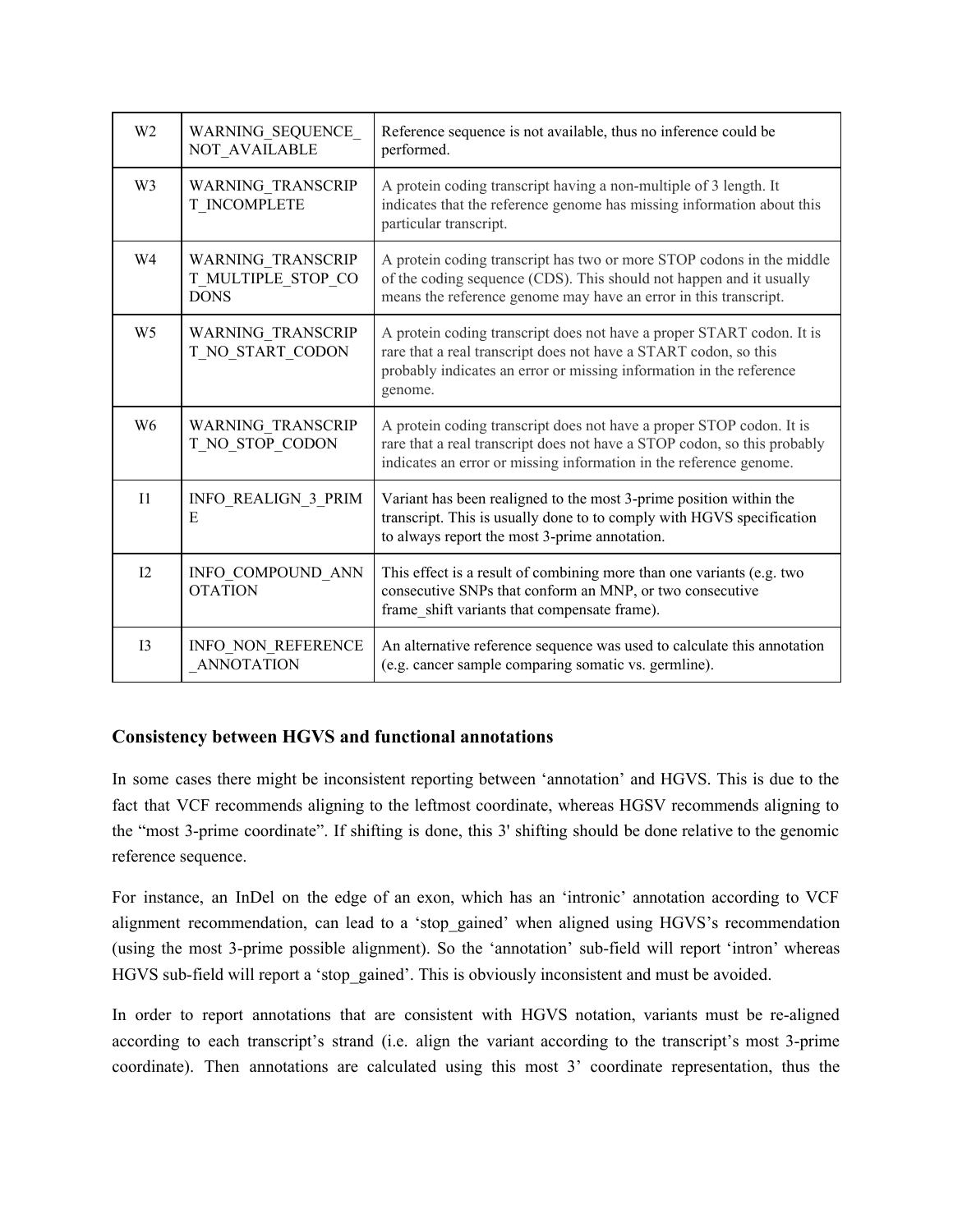reported annotations will be consistent with HGVS notation. Annotation software should have a command line option to (i.e. turn off 3' shifting for both interpretation and HGVS generation).

#### **Annotations and putative impacts**

The following table describes the suggested putative impact for some Sequence Ontology terms often used in functional annotations.

| <b>Putative</b> | <b>Sequence Ontology term</b>              |  |  |  |  |  |
|-----------------|--------------------------------------------|--|--|--|--|--|
| Impact          |                                            |  |  |  |  |  |
| <b>HIGH</b>     | chromosome number variation                |  |  |  |  |  |
| <b>HIGH</b>     | exon loss variant                          |  |  |  |  |  |
| <b>HIGH</b>     | frameshift variant                         |  |  |  |  |  |
| <b>HIGH</b>     | rare amino acid variant                    |  |  |  |  |  |
| <b>HIGH</b>     | splice acceptor variant                    |  |  |  |  |  |
| <b>HIGH</b>     | splice donor variant                       |  |  |  |  |  |
| <b>HIGH</b>     | start lost                                 |  |  |  |  |  |
| <b>HIGH</b>     | stop gained                                |  |  |  |  |  |
| <b>HIGH</b>     | stop lost                                  |  |  |  |  |  |
| <b>HIGH</b>     | transcript ablation                        |  |  |  |  |  |
| <b>MODERATE</b> | 3 prime UTR truncation & exon loss         |  |  |  |  |  |
| <b>MODERATE</b> | 5_prime_UTR_truncation & exon_loss_variant |  |  |  |  |  |
| <b>MODERATE</b> | coding sequence variant                    |  |  |  |  |  |
| <b>MODERATE</b> | conservative inframe deletion              |  |  |  |  |  |
| <b>MODERATE</b> | conservative inframe insertion             |  |  |  |  |  |
| <b>MODERATE</b> | disruptive inframe deletion                |  |  |  |  |  |
| <b>MODERATE</b> | disruptive inframe insertion               |  |  |  |  |  |
| <b>MODERATE</b> | missense variant                           |  |  |  |  |  |
| <b>MODERATE</b> | regulatory region ablation                 |  |  |  |  |  |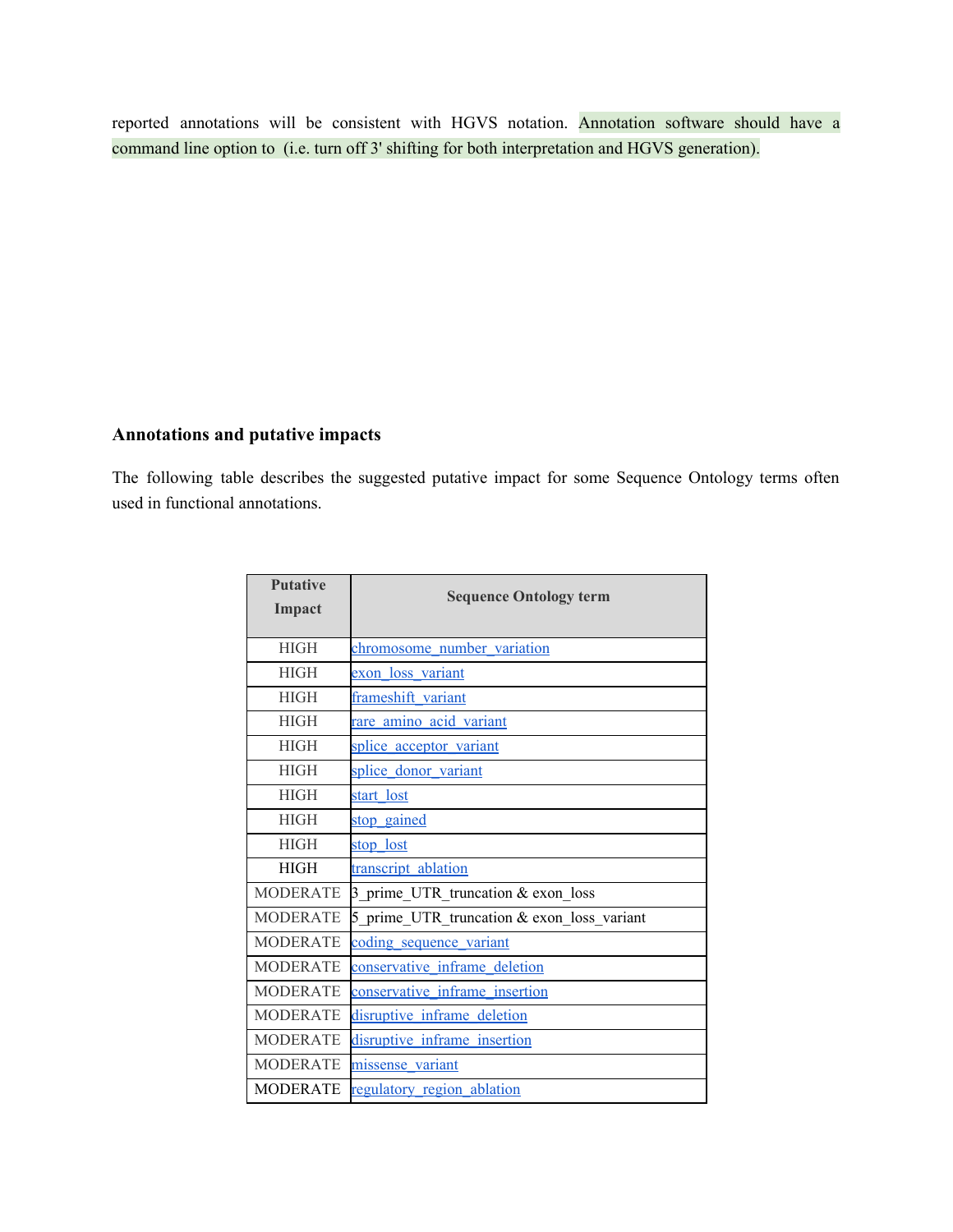| <b>MODERATE</b> | splice region variant                          |
|-----------------|------------------------------------------------|
| <b>MODERATE</b> | <b>TFBS</b> ablation                           |
| LOW             | 5_prime_UTR_premature_start_codon_gain_variant |
| LOW             | initiator codon variant                        |
| LOW             | splice region variant                          |
| LOW             | start retained                                 |
| LOW             | stop retained variant                          |
| LOW             | synonymous_variant                             |
| <b>MODIFIER</b> | 3 prime UTR variant                            |
| <b>MODIFIER</b> | 5 prime UTR variant                            |
| <b>MODIFIER</b> | coding sequence variant                        |
| <b>MODIFIER</b> | conserved intergenic variant                   |
| <b>MODIFIER</b> | conserved intron variant                       |
| <b>MODIFIER</b> | downstream gene variant                        |
| <b>MODIFIER</b> | exon variant                                   |
| <b>MODIFIER</b> | feature elongation                             |
| <b>MODIFIER</b> | feature truncation                             |
| <b>MODIFIER</b> | gene variant                                   |
| <b>MODIFIER</b> | intergenic region                              |
| <b>MODIFIER</b> | intragenic variant                             |
| <b>MODIFIER</b> | intron variant                                 |
| <b>MODIFIER</b> | mature miRNA variant                           |
| <b>MODIFIER</b> | miRNA                                          |
| <b>MODIFIER</b> | NMD transcript variant                         |
| <b>MODIFIER</b> | non coding transcript exon variant             |
| <b>MODIFIER</b> | non coding transcript variant                  |
| <b>MODIFIER</b> | regulatory region amplification                |
| <b>MODIFIER</b> | regulatory region variant                      |
| <b>MODIFIER</b> | TF binding site variant                        |
| <b>MODIFIER</b> | <b>TFBS</b> amplification                      |
| <b>MODIFIER</b> | transcript amplification                       |
| <b>MODIFIER</b> | transcript variant                             |
| <b>MODIFIER</b> | upstream gene variant                          |

### **Annotations sort order**

When comparing two annotations, the "most deleterious" one is shown first. It is recommended annotation programs clearly state their respective "deleteriousness" order. This is an example of such putative sorting order: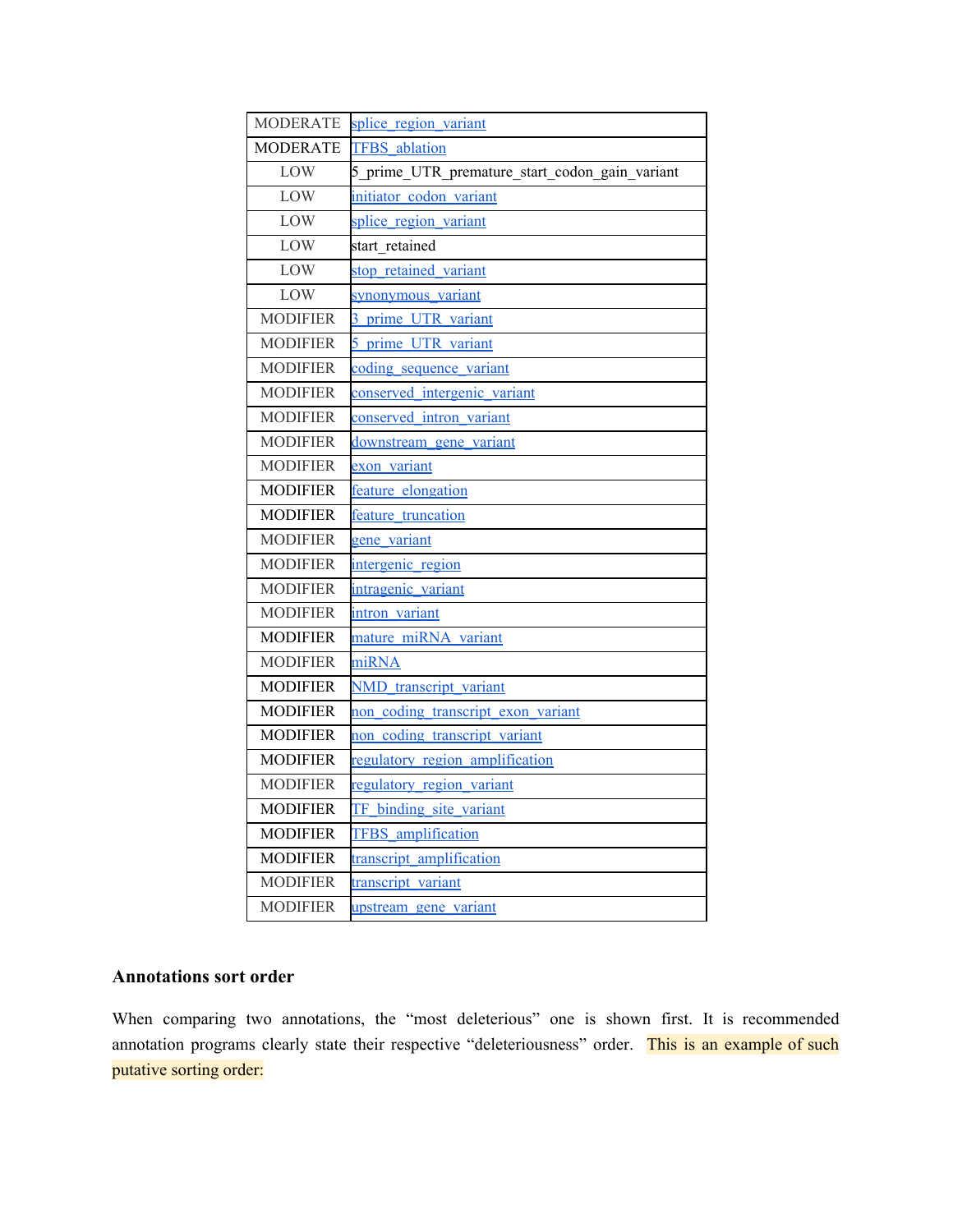- 1. chromosome\_number\_variation
- 2. exon\_loss\_variant
- 3. frameshift\_variant
- 4. stop\_gained
- 5. stop\_lost
- 6. start\_lost
- 7. splice acceptor variant
- 8. splice donor variant
- 9. rare\_amino\_acid\_variant
- 10. missense\_variant
- 11. disruptive inframe insertion
- 12. conservative inframe insertion
- 13. disruptive inframe deletion
- 14. conservative inframe deletion
- 15. 5\_prime\_UTR\_truncation+exon\_loss\_variant
- 16. 3\_prime\_UTR\_truncation+exon\_loss
- 17. splice branch variant
- 18. splice region variant
- 19. stop\_retained\_variant
- 20. initiator\_codon\_variant
- 21. synonymous\_variant
- 22. initiator\_codon\_variant+non\_canonical\_start\_codon
- 23. stop\_retained\_variant
- 24. coding\_sequence\_variant
- 25. 5\_prime\_UTR\_variant
- 26. 3\_prime\_UTR\_variant
- 27. 5 prime UTR premature start codon gain variant
- 28. upstream\_gene\_variant
- 29. downstream\_gene\_variant
- 30. TF\_binding\_site\_variant
- 31. regulatory\_region\_variant
- 32. miRNA
- 33. custom
- 34. sequence feature
- 35. conserved\_intron\_variant
- 36. intron\_variant
- 37. intragenic\_variant
- 38. conserved\_intergenic\_variant
- 39. intergenic\_region